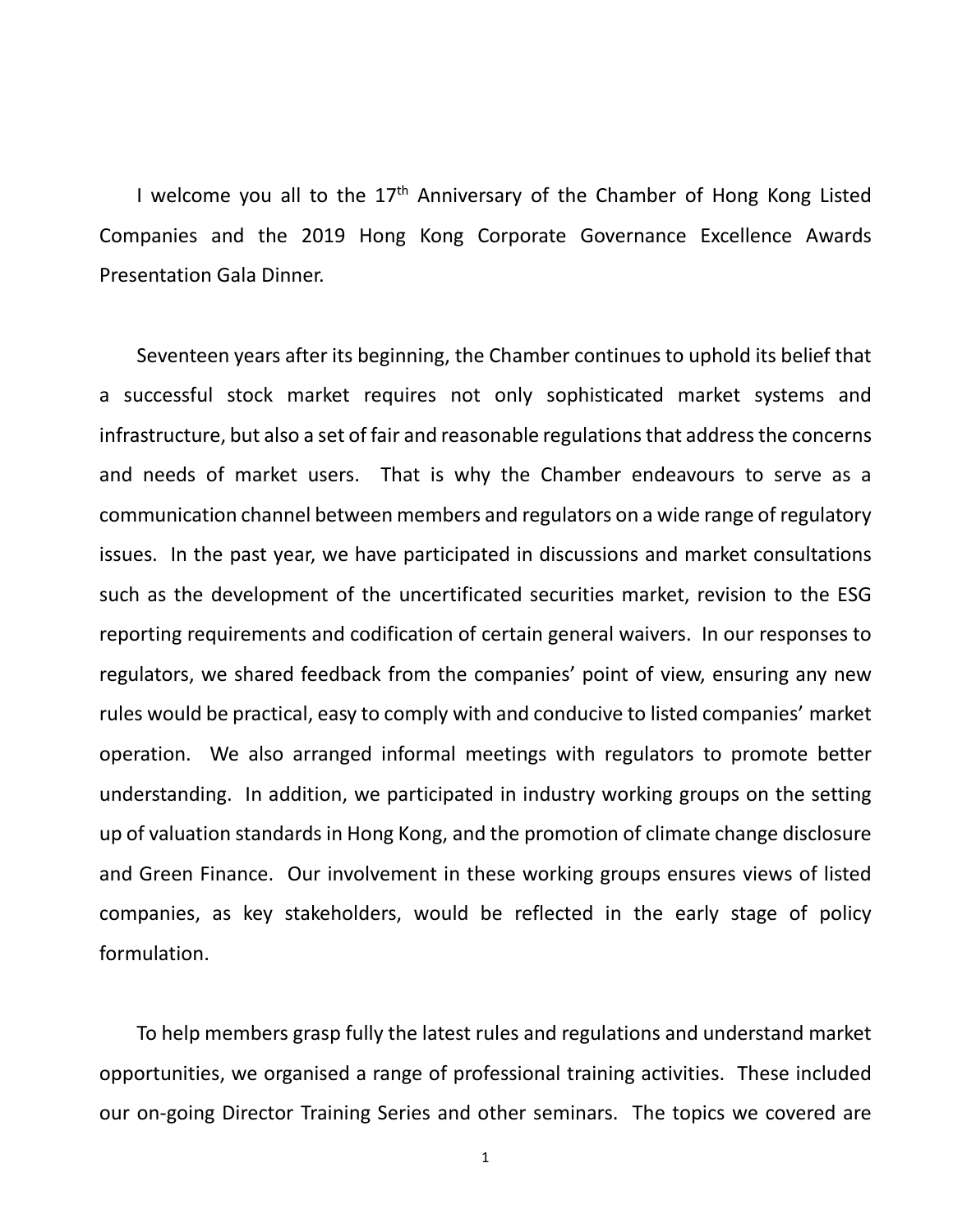most relevant, from Fintech and blockchain, cyber risk management, to sustainability and ESG; from handling regulator investigations, latest taxation reform in Mainland China to equity incentive schemes. All in all, these strive to improve the compliance standard and business and operational efficiencies of our members.

Looking ahead, the market can expect quite a few changes to the listing rules and practices. In addition to the new reporting regime for Environmental, Social and Governance and the returning of the approval authority of GEM listing to the Listing Committee, there would be certain other major issues that would impact on the costs of compliance, fundraising efficiency, and openness of our market. Our Chamber will study these matters carefully and reflect our views to the regulators, in the best interests of listed companies and the market as a whole.

For our members, we will continue to help you identify business opportunities both here at home and beyond, especially the Greater Bay Area, which I believe will be the next great growth engine for Hong Kong businesses.

The Leading Group for the Development of the Guangdong-Hong Kong-Macao Greater Bay Area has recently passed 16 new measures to make it easier for Hong Kong people to live, work and conduct scientific research in the Greater Bay Area. I foresee increasing interflow of people as well as monetary and intellectual capital within the Area, and Hong Kong will be a major beneficiary. To help our members capture the opportunities there, the Chamber plans to organise a member delegation to the Greater Bay Area next year and we have secured the in-principle support of our Financial Secretary to lead our visits to relevant government departments and bureaux as well as enterprises. Through in-depth learning and exchanges, our members will be kept abreast of the latest developments and opportunities and can make their own planning accordingly. We will announce detailed information of this delegation to interested

2